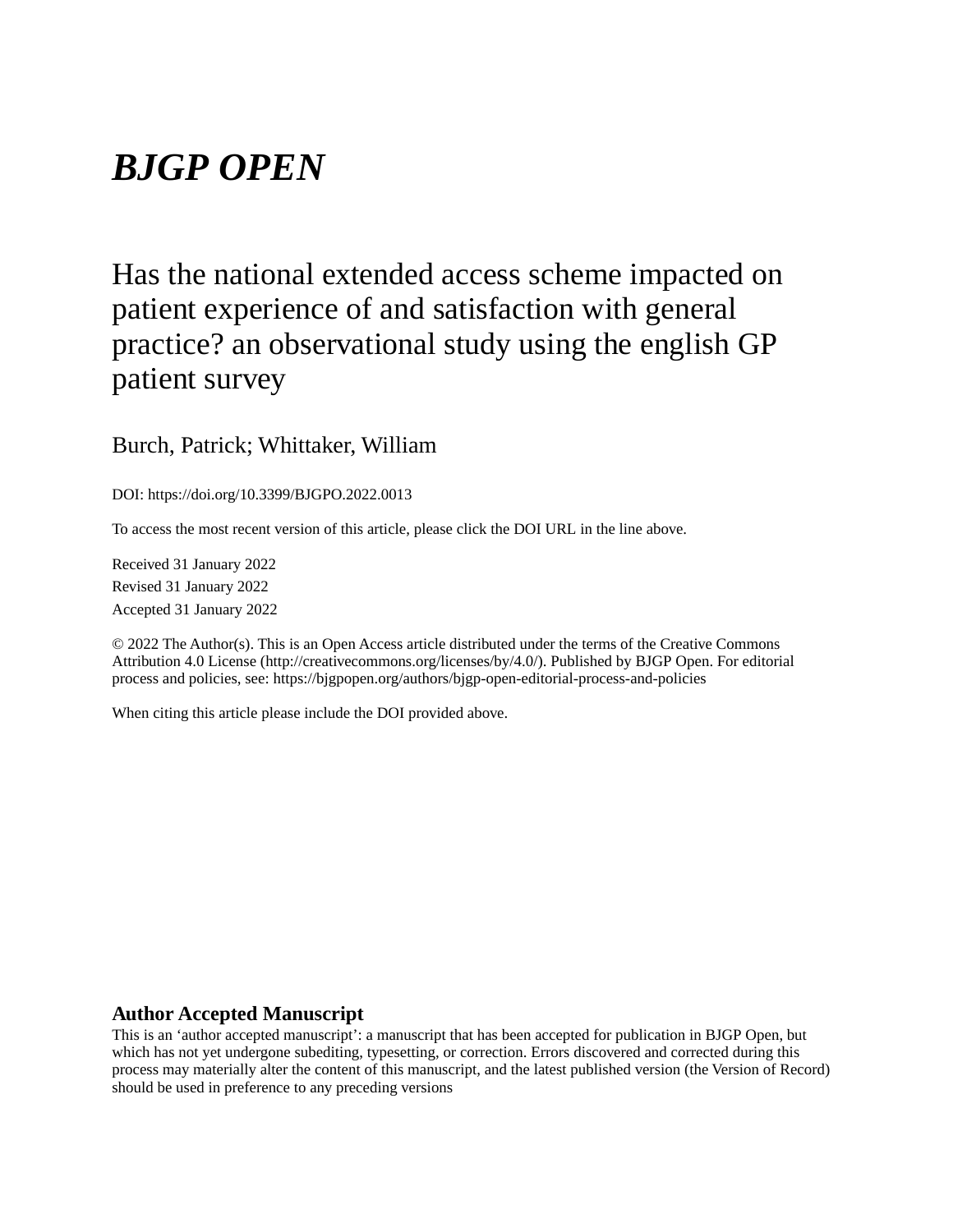Has the national extended access scheme impacted on patient experience of and satisfaction with general practice? An observational study using the English GP Patient Survey.

#### **Abstract**

#### **Background**

Extended access services were introduced to help stop declining patient satisfaction with access to general practice. There has been no evaluation, at a practice population level, as to how the introduction of these services has impacted patients

#### Aim

To explore the association between practices offering extended access and patient responses to the GP Patient Survey.

#### Design and setting

Observational study. Patient experience data were taken from the national GP Patient Survey in England (2018 and 2019). Data on the provision of extended access services were sourced from NHS England. The analyses considered potential confounding factors. These were sourced from publicly available data about practice characteristics from NHS Digital, NHS England and Government websites.

#### Method

The percentage of patients reporting positive responses to questions related to satisfaction with access, continuity of care, and overall satisfaction were modelled. The association between these outcomes and the provision of extended access were estimated via multivariable fixed-effects linear regression.

#### Results

There were no associations between practices offering extended access services and key indicators of patient experience or satisfaction, at a practice population level.

#### **Conclusion**

Extended access has a cost of an estimated £250 million per year. Whilst there is a body of work that finds associations with emergency department use reduction, we find that at a practice population level, extended access had no measurable impact. This may be because extended access services are only used by small numbers of patients and its introduction has not significantly impacted general practices and most general practice patients.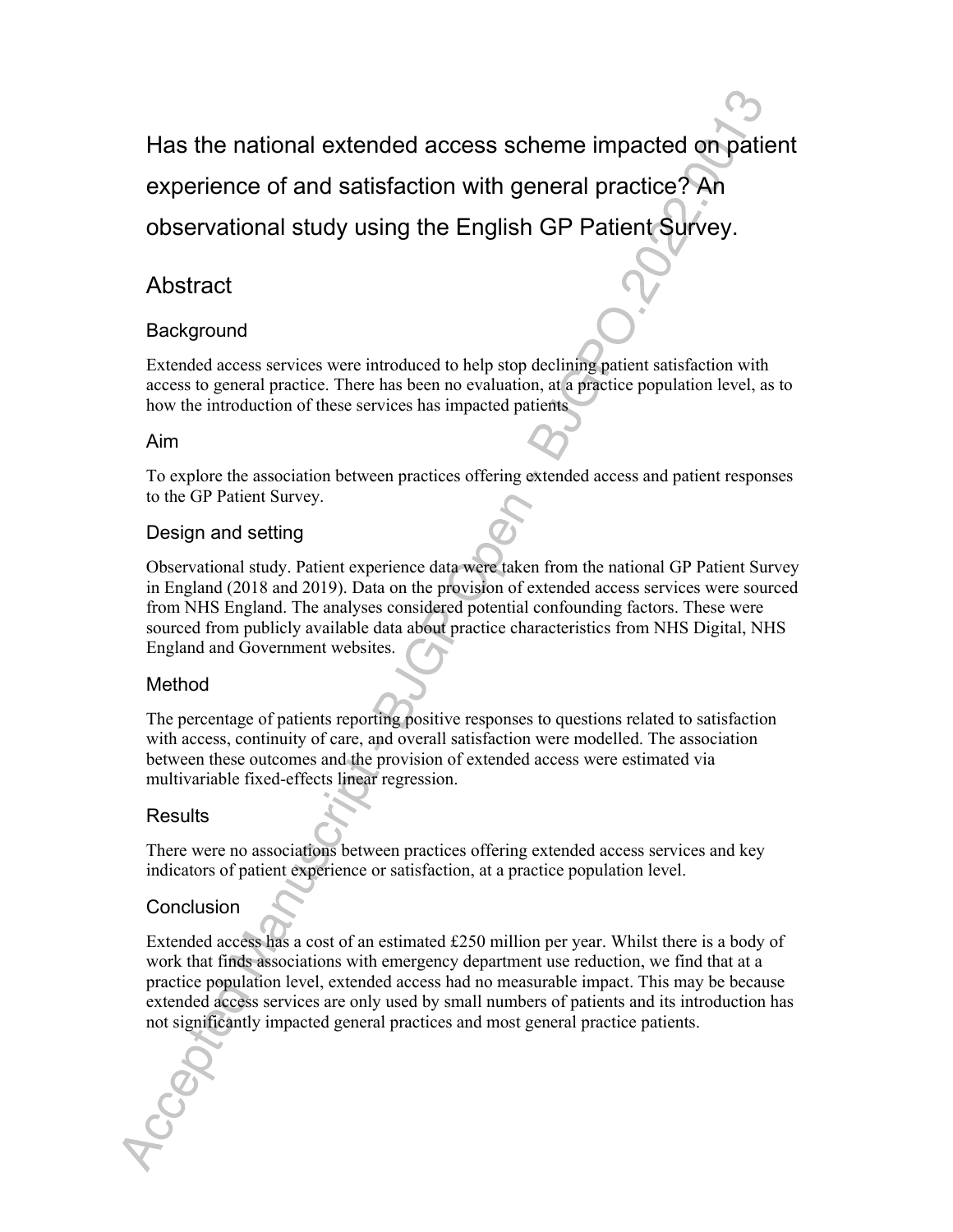### How this fits in

The national extended access scheme was introduced between 2015 and 2018 with the purpose of improving patients' experience of accessing general practice. Critics of the scheme were concerned that it may have negative impacts, including on continuity of care. This study shows that, at a practice level, the scheme has had no measurable impact on patient experience of access, continuity of care or overall satisfaction with general practice.

Accepted Manuscript BUGAD OPEN . BUGADC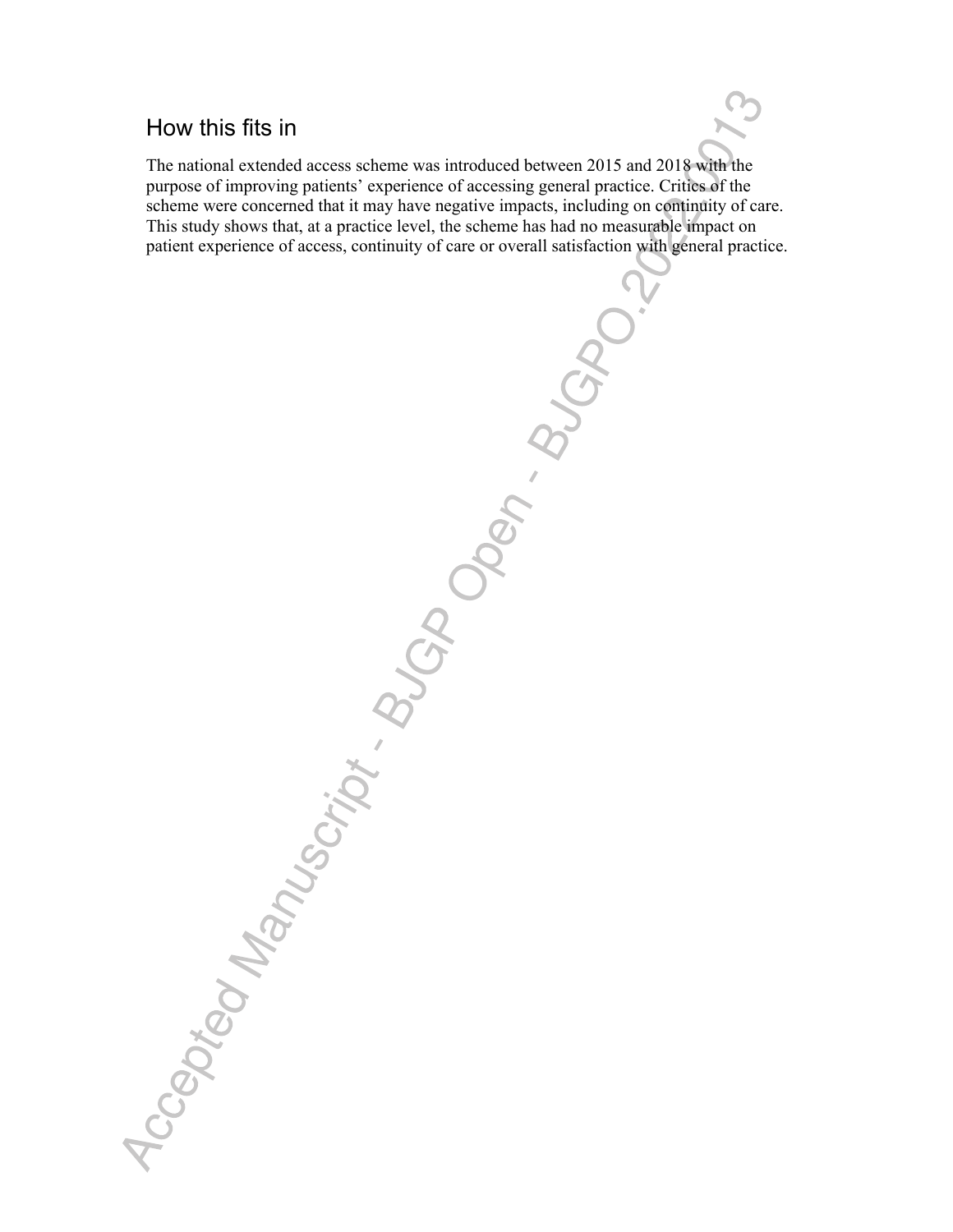### Introduction

Recent government policy has prioritised providing patient access to routine GP services in the evenings and at weekends. The reason for this, given by NHS England, was that public satisfaction with access, as measured by the GP Patient Survey, had been declining.[1] In 2016 plans were announced for all CCGs in England to commission and fund extended access services. By 2017/2018, half of England had extended access appointments in the evenings and/or weekends.[2]. In February 2018 it was announced that the entire English population would have extended access appointments by October 2018.[2]

It was not mandated as to how practices should deliver their extended access. National data and local service evaluations suggest that, although many practices do offer some of the extended hours from within the practice premises, a "hub and spoke" model of delivering extended access appointments appears to have become the default in many areas. [3–6] These "extended access hubs" provide a service from a single location, offering appointments to patients from several different local practices. Although practices have previously worked together to provide urgent care services, the current extended access policy has led to the creation of routine bookable general practice appointments that are often located away from a patient's regular practice, with another provider. The movement of routine care away from a practice may reduce continuity of care, a marker of healthcare quality associated with several positive health related outcomes.[7–9] However, by creating additional appointments, extended access may relieve some of the pressure on practices and could potentially improve patient satisfaction with access and with general practice overall.

Analysis of extended access has focused on the number of appointments being offered, the demographic features of those attending or the impact that extended access has had on emergency department use.[4–6,10–12] There is little work that has looked at how extended access services may have affected users of general practice, beyond the confines of a single service. The service may impact on patient experience of those directly using extended access and also indirectly, those not (for example, by reducing pressures for core hour services).

In this paper, we use GP Patient Survey (GPPS) data to examine, at a practice level, whether there is an association between the introduction of widespread extended access services and 1) patient ability to obtain relational continuity (see the same doctor when they want to) 2) patient satisfaction with access 3) overall satisfaction with general practice. We hypothesise that an increase in extended access days offered will cause an increase in patient satisfaction with access but a drop in continuity.

### **Methods**

We estimate multivariable linear regression models to assess associations of continuity and satisfaction measures with the number of extended access days offered by a practice. We control for a range of practice characteristics that may confound associations.

#### Extended access data

Data on the number of days and type of extended access offered from all practices in England, was collected biannually by NHS England from 2016 to September 2018. The data includes each weekday of extended access offered both from within the practice and in collaboration with another organisation. For the purposes of this study, we have referred to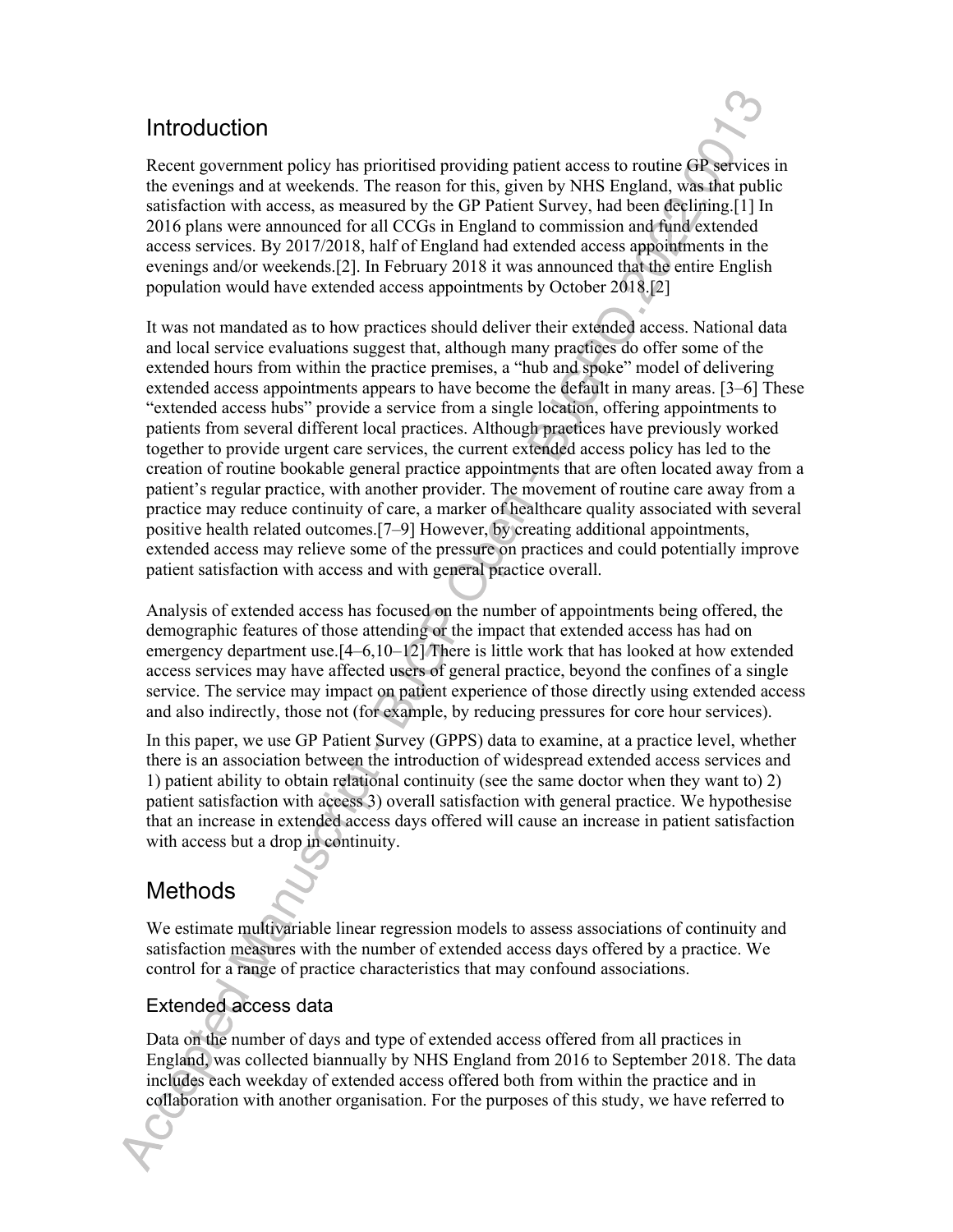appointments offered in collaboration with other practices as external appointments. The data were compiled from responses by practice staff to whether practices offered extended access appointments "at your practice" or "through a group". These questions are open to interpretation by the person answering them. It is possible that group appointments (i.e. external provision of extended access) that are hosted at a practice, have been recorded as internal practice provision of extended access. From 1st October 2018 onwards, all CCGs were obliged to be offering their patients extended access appointments at evenings and weekends. Data to confirm to what extent this took place was not available.

#### Measures of patient experience and satisfaction

Data on patient experience were sourced from the GPPS, these included measures of access and continuity. The GPPS is an annual survey sent out in January of each year to around 2.5 million people. The survey underwent a redesign for 2018, making it unreliable to compare data from 2018 to earlier years.[13] Patients surveyed are aged 16 or over and have been registered at their general practice for at least 6 months. The response rate in 2018 was 34%.[14] Results from the survey are weighted to make the survey respondents representative of the practices' patient demographic characteristics.

Questions relating to longitudinal continuity, satisfaction with access and overall experience were chosen for analysis. These were obtained from the following survey questions:

- **How often do you see or speak to your preferred GP when you would like to? (asked to those patients with a preferred GP) –** Variable: percentage for each practice answering "Always or almost always" or "A lot of the time"
- **How satisfied are you with the general practice appointment times that are available to you?** – Variable: percentage for each practice answering "Very satisfied" or "Fairly satisfied"
- **Overall, how would you describe your experience of your GP practice? –** Variable: percentage for each practice answering "Very good' or 'Fairly good'

For the outcome variables examined, the GPPS asks patients to consider their response at the time of filling in the survey. Answers to the GPPS are likely to reflect an accumulated experience with general practice over time, with several questions specifically asking patients to consider their experience over the previous 12 months. As illustrated in Figure 1, we used GPPS data collected in January 2018 and January 2019. The GPPS results were paired with extended access data from March of the previous year (e.g. January 2018 GPPS results are combined with extended access data from March 2017). This approach assumes no change in the provision of extended access between March and the survey completion date the following January. This assumption may undercount the provision of extended access as practices move towards meeting the national requirements for extended access provision. An alternative approach would be to use the October reported measure of extended access, however, this may overstate provision of extended access over the previous 12 months.

#### Potential confounding variables

Factors that have previously been shown to be associated with continuity and access were examined when building our models.[15–17] These factors were included to reduce potential confounding on the extended access measures should they be associated with practice adoption of extended access. The factors included the number of patients registered at the practice, number of GPs/thousand patients, total number of GPs/Full Time Equivalent (FTE) GPs, percentage of patients under 5, percentage of patients over 75, percentage of male patients, number of patients with long-term conditions and type of practice contract. Whilst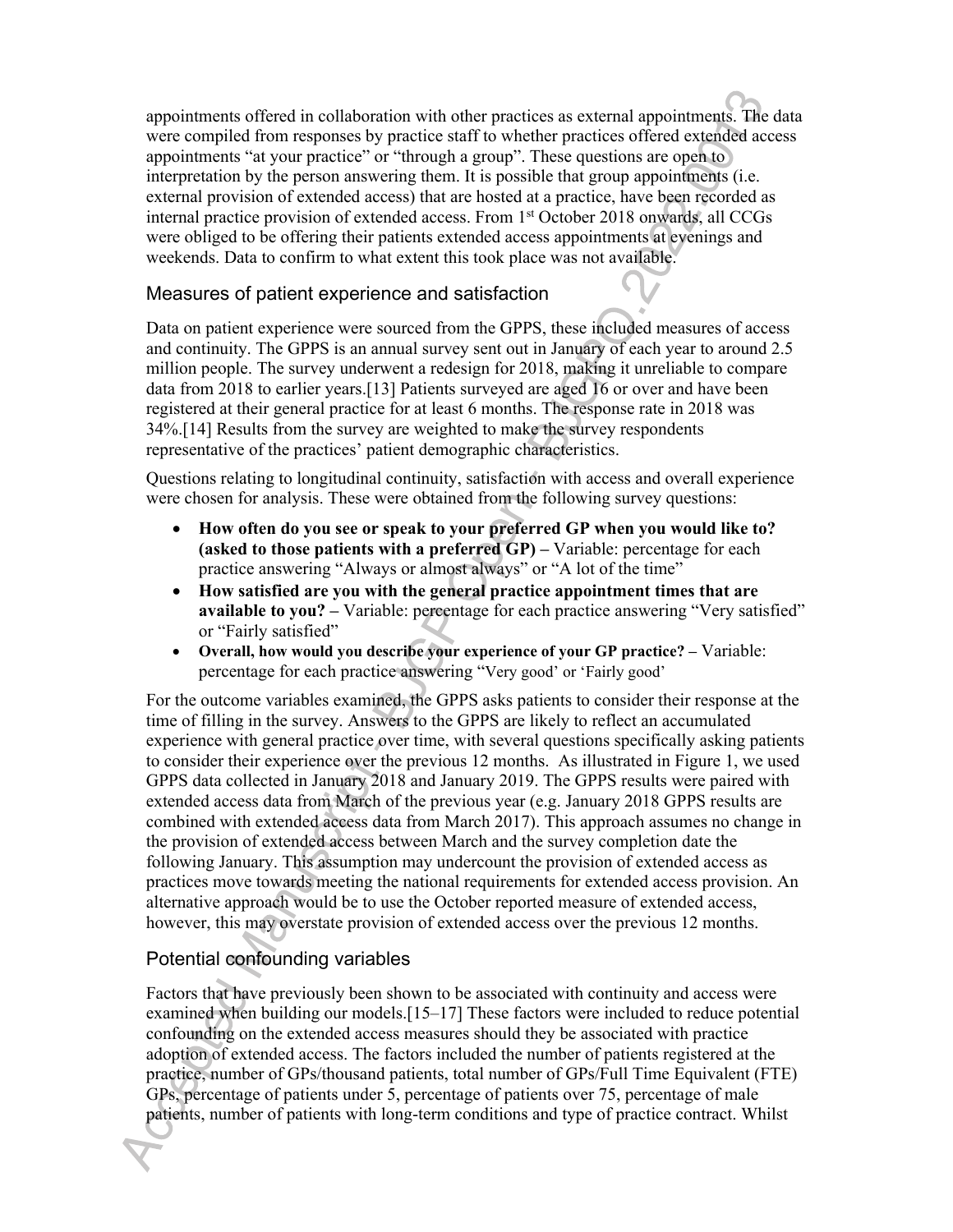FTE nurses/thousand patients and patient ethnicity composition have been found to be associated with continuity and access, data for these measures were not available for all practices. All data used were publicly available and extracted from the GPPS or from NHS Digital, NHS England or other UK Government websites.[18–20]

#### Statistical analysis

Step-wise Ordinary Least Squares (linear) regression models were estimated with standard errors robust to heteroskedasticity. The regressions included practice dummies (fixed-effects) to remove any time invariant unobservable differences between practices that may confound the association between measures of continuity and extended access. Stata(17) was used for analysis.

#### Sensitivity analysis

For each outcome measure we constructed an additional model that included the number of nurses in the practice/1000 patients and the ethnicity of patients. This was not included in the primary analyses as complete data was not available for practices. 4,706 (81%) practices had complete data. These variables were added into our main models and run on this smaller sample.

A separate linear regression using a dummy binary variable (instead of the number of extended access days offered) to represent the absence of extended access was estimated.

Additional sensitivity analyses sought to assess whether the location of extended access offered by the practice influenced the results. Three dummy variables were created, reflecting whether practices offered within practice extended access appointments and/or had access to extended access via group/external appointments.

### **Results**

5,829 practices (from a total of 7,213 in England) were included in our sample. These practices contained complete data for the measures used in the GPPS (Figure S1). Practices included in the analysis were slightly larger (average 8,775 versus 8,356 patients) but otherwise similar when compared to all practices (Table S1).

#### GPPS responses

Table 1 shows the average values for each of outcome measures in the analyses. There was a drop in all markers of practice rates of continuity, access and satisfaction between 2018 and 2019. The average values for all explanatory variables used in the analyses are provided in Table 2

#### Extended access data

Figure 2 shows the number of extended access days offered by practices (mean  $2017 = 3.5$ ,  $2018 = 4.4$ ).

Table 3 shows the location of extended access services offered by practices. Between 2017 and 2018 there was a 6 % decrease in the number of practices offering internal extended access appointments  $(2017 = 4,766, 2018 = 4,494)$  During the same period, the number of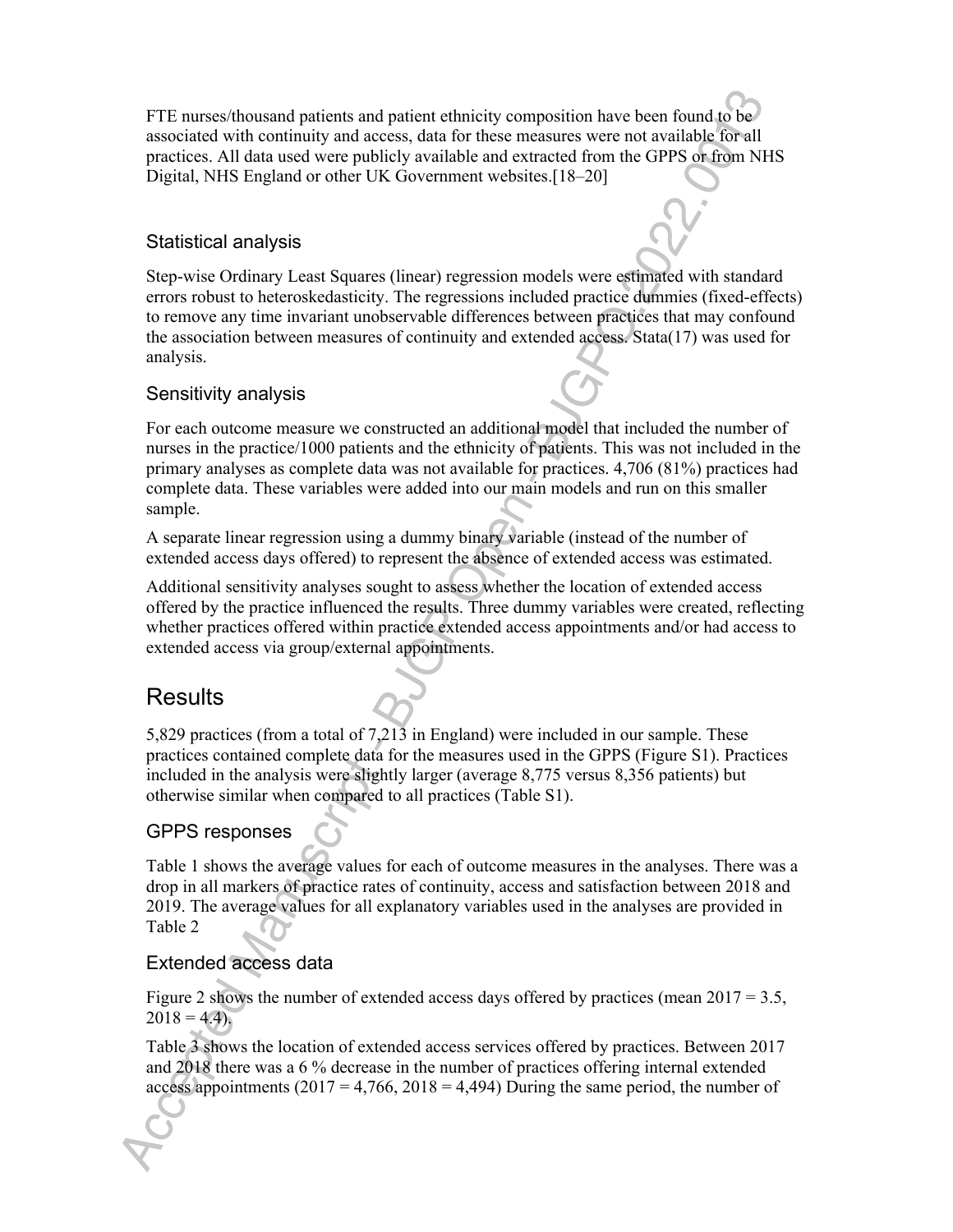practices offering some form of external extended access service rose by 59% (2017 = 2,050,  $2018 = 3,257$ 

#### The effect of extended access

Table 4 presents the estimates from the regression analyses for each of the practice measures. There were no associations found between the number of extended access days provided by a practice and any of the 3 patient scores reported in the GPPS. Practice size was significantly correlated with poorer results in all 3 domains of practice measures.

A range of sensitivity analyses were conducted and are reproduced in the supplementary material. We replicated the analyses with the addition of the number of nurses in the practice/1000 patients and the ethnicity of patients (Table S2). Neither variable was found to be significantly correlated with any of the dependent variables and their addition, in this subset of practices, did not alter the results of the original models significantly. A model using the presence or absence of any extended access service (rather than the amount offered) showed no significant association between the offering of extended access and the GPPS results (Table S3). An alternative model included whether the practice offered no extended access, external extended access, within practice extended access, or a mixture of the two. In this model the presence or location/form of extended access had no significant association with GPPS results (Table S4).

Accepted Manuscript B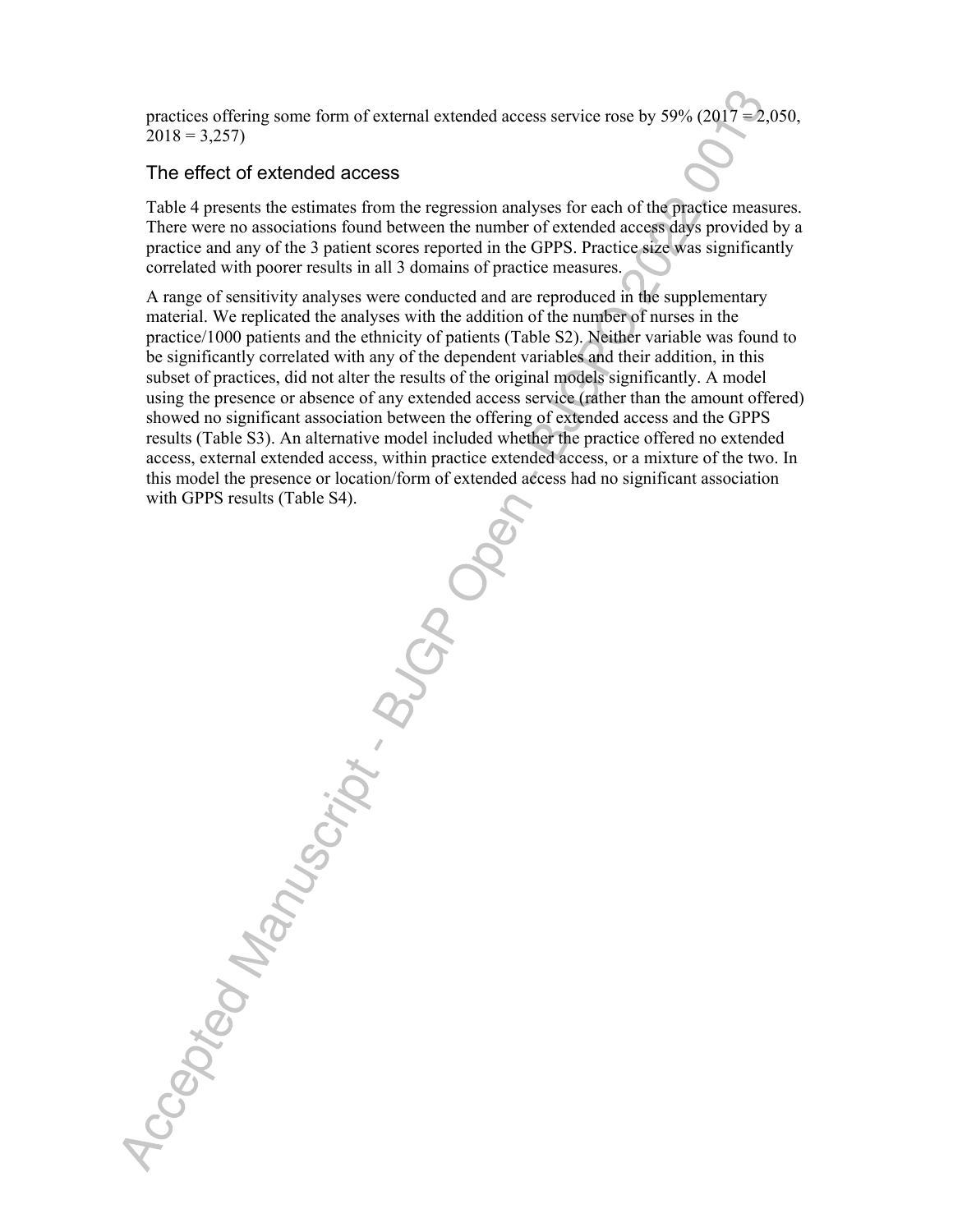### **Discussion**

#### **Summary**

This study sought to assess whether there were associations between the provision of extended access and patient measures related to access, ability to see preferred GP, and overall satisfaction with general practice, at a practice population level. We found no evidence of a statistically significant association between extended access provision and any of the practice measures.

#### Strengths and limitations

To our knowledge, this is the first study that has used national data on practice extended access hours to quantify the impact of the introduction of the extended access scheme on patient reported measures. Although the scheme may benefit patients that utilise extended access appointments, this study aimed to assess the impact of the scheme on practice-level rates of satisfaction (the primary motivation of the policy). The study utilised data from a period when there were considerable differences in the provision of extended access between practices before the introduction of national-wide coverage. The use of fixed-effects modelling eliminates time invariant confounding factors that may bias cross-sectional models.

The GPPS is the largest validated survey of patient reported measures that exists in England. However, it is completed by just over 1% of English general practice patients. It is likely that the GPPS is too insensitive an instrument to pick up any impacts caused by a service used by only a small number of patients. Nonetheless, extended access may indirectly impact on patients not using the service by impacting on pressures to routine general practice. Further, the aim of the service was largely motivated by these measures and a desire to improve them.[1]

The general practice level GPPS data are not an appropriate instrument for evaluating individual-level patient satisfaction with extended access services, and this study does not attempt to do this. The aim is to test the hypothesis that practices with access to extended access have patients who report better access, continuity, and satisfaction on the GPPS. Practice-level assessment did not support stratification by sub-groups to explore whether there were impacts on groups of patients. It is possible, that when analysed separately, subgroups of patients may differ significantly in the association that extended access has with their GPPS scores. The extended access appointment data has limitations. It was not possible to know the location of appointments or whether they were utilised. The GPPS questions on access and continuity only capture one aspect of these issues and ignores their complex multifaceted nature.[21,22]

#### Comparison with existing literature

A longitudinal study of 2013-2018 GPPS data into the effects of practices collaborating closely with others found no significant association between practice collaboration and patient experienced continuity.[16]

A cross-sectional study using 2013-2014 GPPS data grouped practices into those offering extended access and those not.[23] This found a positive association between patient satisfaction with access and scheme participation. The study found an improvement of around 1% in satisfaction with access for those practices that participated in extended access. They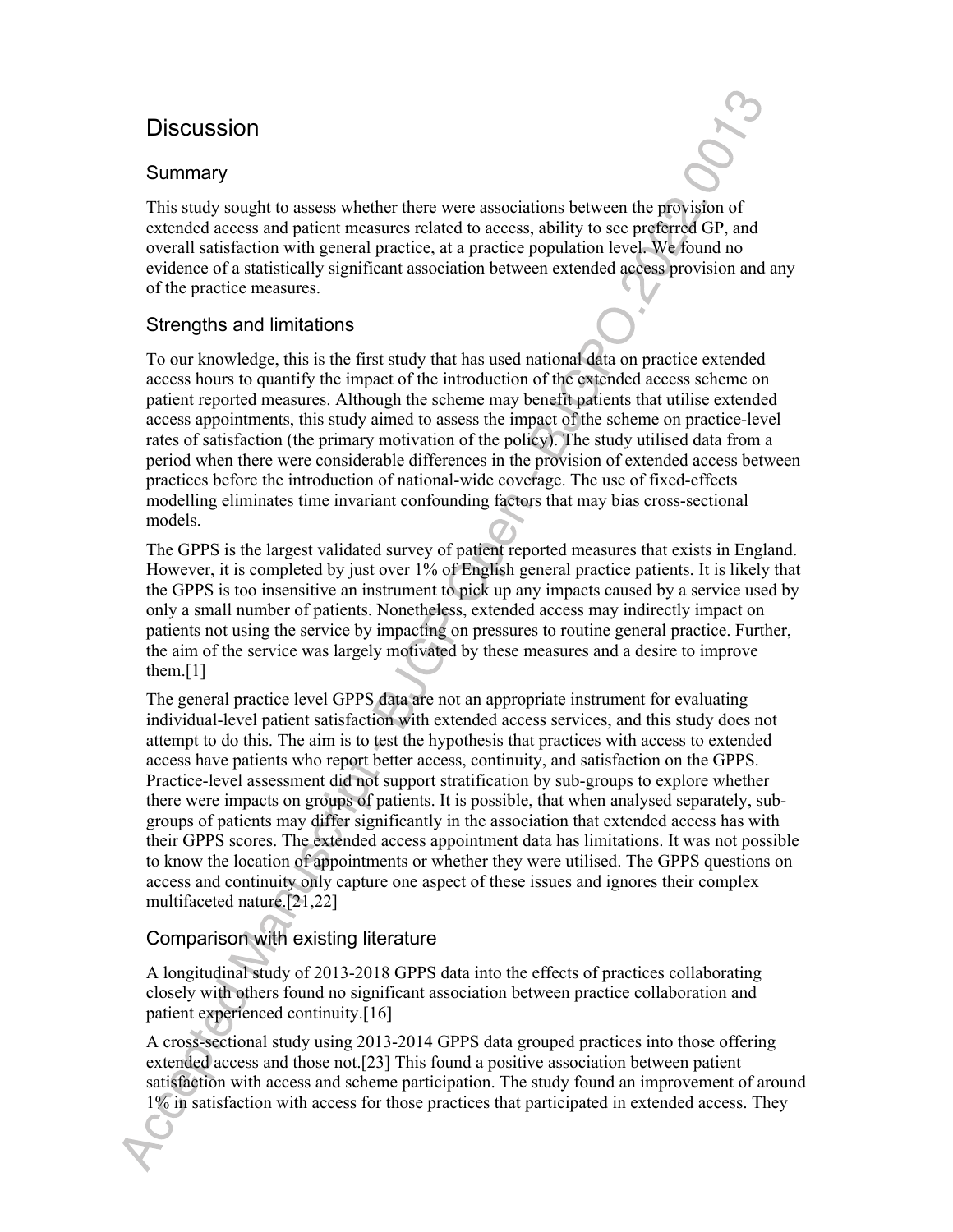were unable to examine any dose effect. The extended access scheme they examined was different to that examined here in terms of times, locations of appointments and funding arrangements. Extended access, in the context of this older study, was a non-compulsory scheme where some practices offered early morning, evening or weekend appointments to their existing patients. The difference in schemes and methods of analysis makes direct comparison of results problematic.

#### Implications for research and practice

NHS England states that extended access services must provide an addition of 45 minutes of consultations per 1000 patients per week. In an average sized practice (8,356 patients), this equates to around 6 hours additional appointments per week. However, despite offering comparatively few appointments, extended access has generated additional complexity within general practice systems.

The political imperative to "improve access" for working adults to general practice was the driving force behind the introduction of a universal extended access policy. However, the concept of access encompasses more than just being able to book an appointment at the earliest or most convenient time.[24] There is an opportunity cost behind all health service initiatives. NHS spending on providing extended access general practice services in 2018/2019 was likely to have been in the region of £250 million.[25] Whilst extended access may benefit certain demographics, this study has failed to show any wider impact on the general patient population. There is evidence from service evaluations that some external extended access appointments have not been filled, were being dominated by patients from a particular practice, or were being used simply because there were not enough day time appointments.[4–6,11,26] Although localised to one area, a survey of 1,600 patients using extended access in the Salford area in 2017 to 2019 found that over half of patients were using extended access services because they could not get an appointment at their own GPs, not because they found the appointment or location times convenient.[5] With the increased availability of telephone/video consulting following the covid pandemic, it is questionable whether there is now as much demand for access to appointments outside of the regular working day.

Sub analysis of individual patient groups may shed light on whether groups benefit from extended access. More research is needed into how the Covid-19 pandemic has impacted upon the need for extended access appointments. Work is also required to see if patients who are seen outside of their regular practice are treated differently to those seen within their practice, and how their treatment and follow up is integrated into the wider primary care

bracinc, under the COMMON VS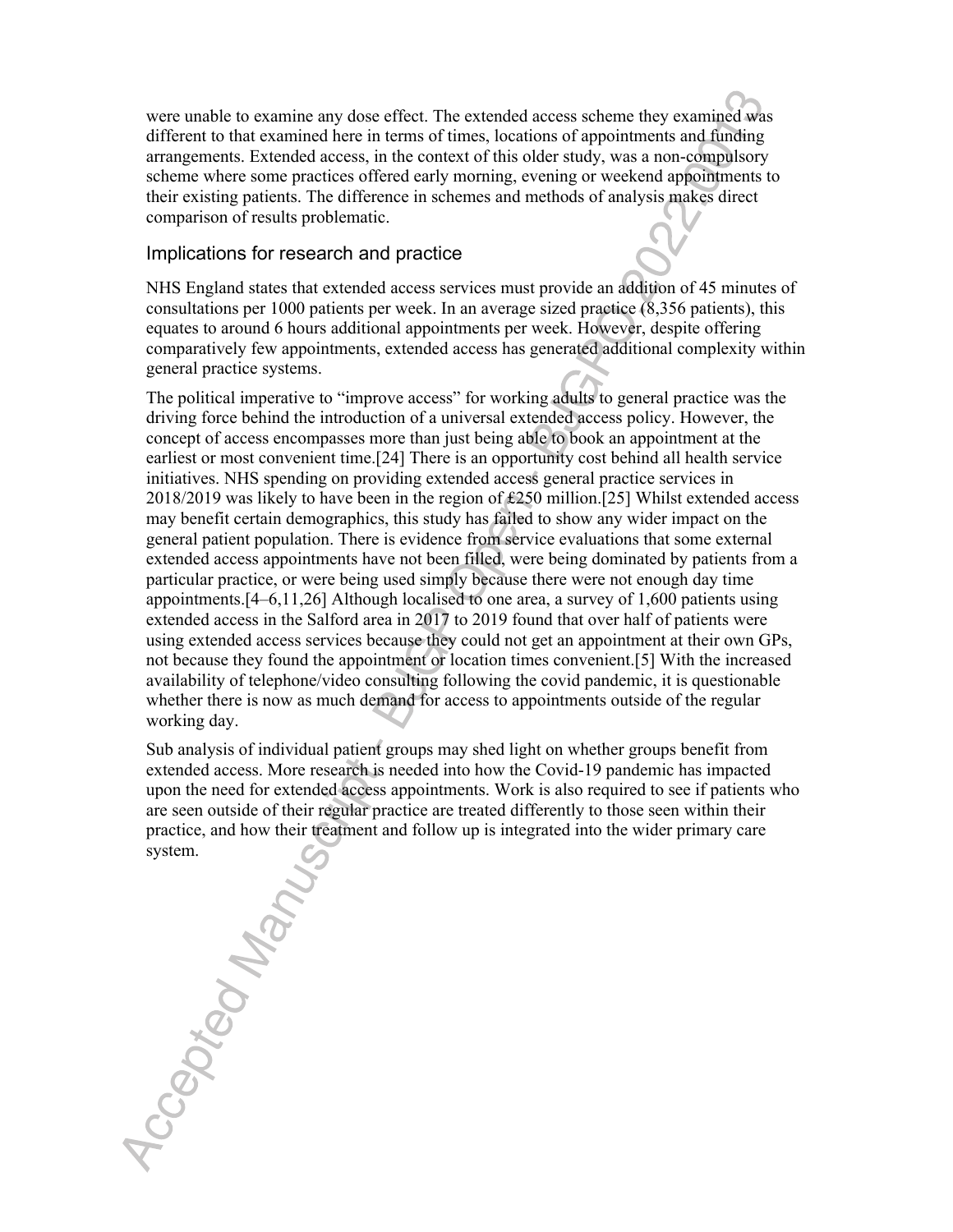### Funding

This research was part of a PhD Fellowship funded by THIS Institute.

### Ethical approval

This was not required for this study

### Competing interests

None declared

### Acknowledgements

The authors would like to acknowledge the input given during the early stages of the work from Prof Peter Bower and Prof Kath Checkland

#### **References**

- 1 NHS England. Improving Access to General Practice. 2017. https://www.england.nhs.uk/wp-content/uploads/2017/11/improving-access-generalpractice-national-slidedeck.pdf (accessed 15 Jan 2022).
- 2 NHS England. Refreshing NHS Plans. 2018.https://www.england.nhs.uk/wpcontent/uploads/2018/02/planning-guidance-18-19.pdf (accessed 15 Jan 2022).
- 3 Kelly S. Evaluation of the Sheffield Enhanced Primary Care Programme. 2016;**44**.http://www.primarycaresheffield.org.uk/wpcontent/uploads/2017/05/Evaluation-SEPCP-Final\_Report\_v13\_3.pdf (accessed 15 Jan 2022).
- 4 Centre for Health Innovation Leadership and Learning. CHILL Evaluation of 7- Day GP Access. 2017.https://www.nottingham.ac.uk/business/businesscentres/chill/documents/chill-7 day-gp-access-report.pdf (accessed 15 Jan 2022).
- 5 Whittaker W, Higgerson J, Elvey R, *et al.* Salford Wide Extended Access Pilot (SWEAP) evaluation. 2019.https://www.arcgm.nihr.ac.uk/media/Resources/OHC/Salford Wide Extended Access Pilot (SWEAP) evaluation - Final Report.pdf (accessed 15 Jan 2022).
- 6 Crump H, Arora S, Sherlaw-Johnson C, *et al.* Improving access out of hours evaluation of extended-hours primary care access hubs. 2019.https://www.nuffieldtrust.org.uk/files/2019-05/bhr3-report-b1881-rgb-3.pdf (accessed 15 Jan 2022).
- 7 Barker I, Steventon A, Deeny SR. Association between continuity of care in general practice and hospital admissions for ambulatory care sensitive conditions: Cross sectional study of routinely collected, person level data. *BMJ* 2017;**356**. doi:10.1136/bmj.j84
	- 8 Gray DJP, Sidaway-Lee K, White E, *et al.* Continuity of care with doctors A matter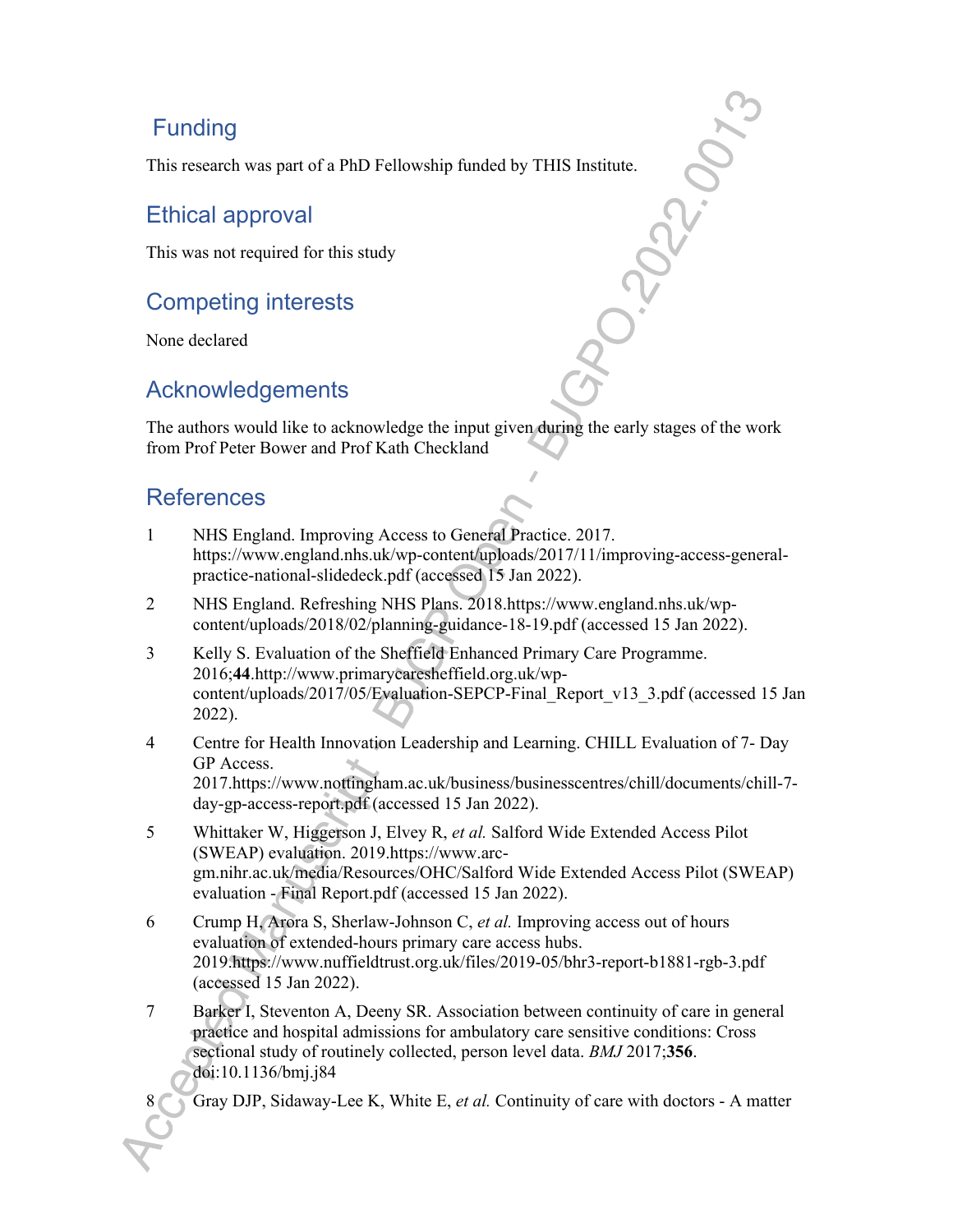of life and death? A systematic review of continuity of care and mortality. *BMJ Open* 2018;**8**:1–12. doi:10.1136/bmjopen-2017-021161

- 9 Starfield BH, Simborg DW, Horn SD, *et al.* Continuity and coordination in primary care: Their achievement and utility. *Med Care* 1976;**14**:625–36. doi:10.1097/00005650-197607000-00008
- 10 SQW & Mott MacDonald. Prime Minister's Challenge Fund: Improving Access to General Practice First Evaluation Report: October 2015. 2015.https://www.england.nhs.uk/wp-content/uploads/2015/10/pmcf-wv-one-evalreport.pdf (accessed 15 Jan 2022).
- 11 Whittaker W, Anselmi L, Nelson P, *et al.* Investigation of the demand for a 7-day (extended access) primary care service: An observational study from pilot schemes in England. *BMJ Open* 2019;**9**:28138. doi:10.1136/bmjopen-2018-028138
- 12 Whittaker W, Anselmi L, Kristensen SR, *et al.* Associations between Extending Access to Primary Care and Emergency Department Visits: A Difference-In-Differences Analysis. *PLOS Med* 2016;**13**:e1002113. doi:10.1371/journal.pmed.1002113
- 13 Ipsos MORI. GPPS 2020 Note on changes to the survey. 2020.http://www.gppatient.co.uk/Downloads/2020/GPPS\_2020 Note\_on\_changes\_to\_the\_survey\_PUBLI C.xlsx (accessed 15 Jan 2022).
- 14 Ipsos MORI. GP Patient Survey Technical Annex 2018 annual report. 2018.https://gp-patient.co.uk/downloads/archive/2018/GPPS 2018 Technical Annex PUBLIC.pdf (accessed 9 Jun 2021).
- 15 Tammes P. Is continuity of primary care declining in England? Practice-level longitudinal study, 2012-2017. *Br J Gen Pract* Published Online First: 14 December 2020. doi:10.3399/BJGP.2020.0935
- 16 Forbes LJ, Forbes H, Sutton M, *et al.* Changes in patient experience associated with growth and collaboration in general practice: observational study using data from the UK GP Patient Survey. *Br J Gen Pract* 2020;:bjgp20X713429. doi:10.3399/bjgp20X713429
- 17 Palmer W, Hemmings N, Rosen R, *et al.* Improving access and continuity in general practice. 2018.https://www.nuffieldtrust.org.uk/research/improving-access-andcontinuity-in-general-practice (accessed 15 Jan 2022).
- 18 HM Government. English indices of deprivation 2019. https://www.gov.uk/government/statistics/english-indices-of-deprivation-2019 (accessed 29 Jun 2021).
- 19 NHS England. Statistics » Extended access to general practice. 2018.https://www.england.nhs.uk/statistics/statistical-work-areas/extended-accessgeneral-practice/ (accessed 12 Oct 2020).
- 20 NHS Digital. General Practice Workforce. https://digital.nhs.uk/data-andinformation/publications/statistical/general-and-personal-medical-services (accessed 26 Jun 2021).
- 21 Haggerty JL. Continuity of care: a multidisciplinary review. *BMJ* 2003;**327**:1219–21. doi:10.1136/bmj.327.7425.1219
- Turner D, Tarrant C, Windridge K, *et al.* Do patients value continuity of care in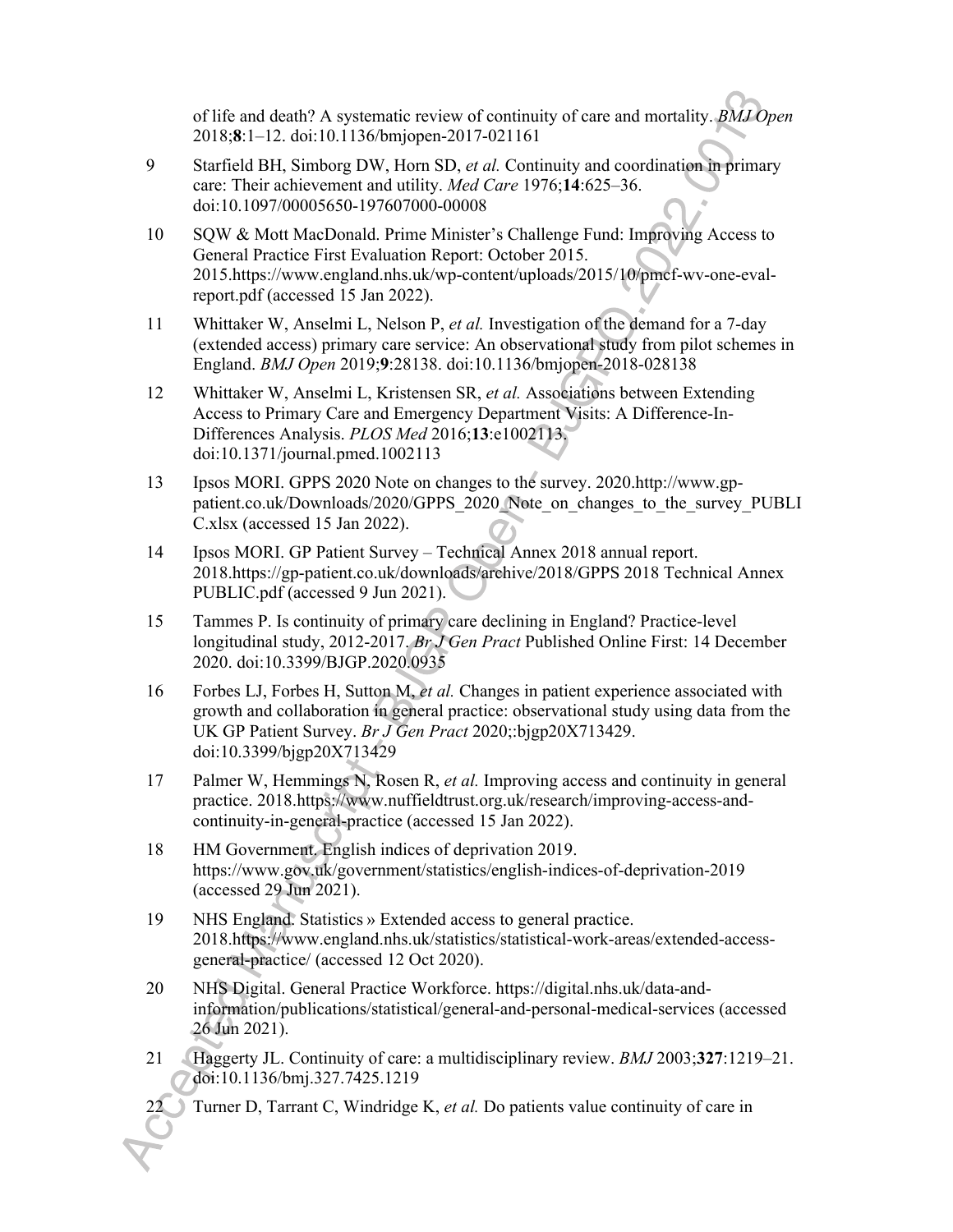general practice? An investigation using stated preference discrete choice experiments. *J Heal Serv Res Policy* 2007;**12**:132–7. doi:10.1258/135581907781543021

- 23 Cowling TE, Harris M, Majeed A. Extended opening hours and patient experience of general practice in England: Multilevel regression analysis of a national patient survey. BMJ Qual. Saf. 2017;**26**:360–71. doi:10.1136/bmjqs-2016-005233
- 24 Levesque JF, Harris MF, Russell G. Patient-centred access to health care: Conceptualising access at the interface of health systems and populations. *Int J Equity Health* 2013;**12**:1. doi:10.1186/1475-9276-12-18
- 25 NHS England. GP Extended Access data September 2018. 2018.https://www.england.nhs.uk/statistics/wp-content/uploads/sites/2/2018/11/GP-Extended-Access-Data-September-2018.xlsx (accessed 15 Jan 2022).
- 26 NIHR CLAHRC Greater Manchester. NHS Greater Manchester Primary Care Demonstrator Evaluation Final Report. 2015. doi:10.13140/RG.2.1.4795.5043

Accepted Manuscript . BUGD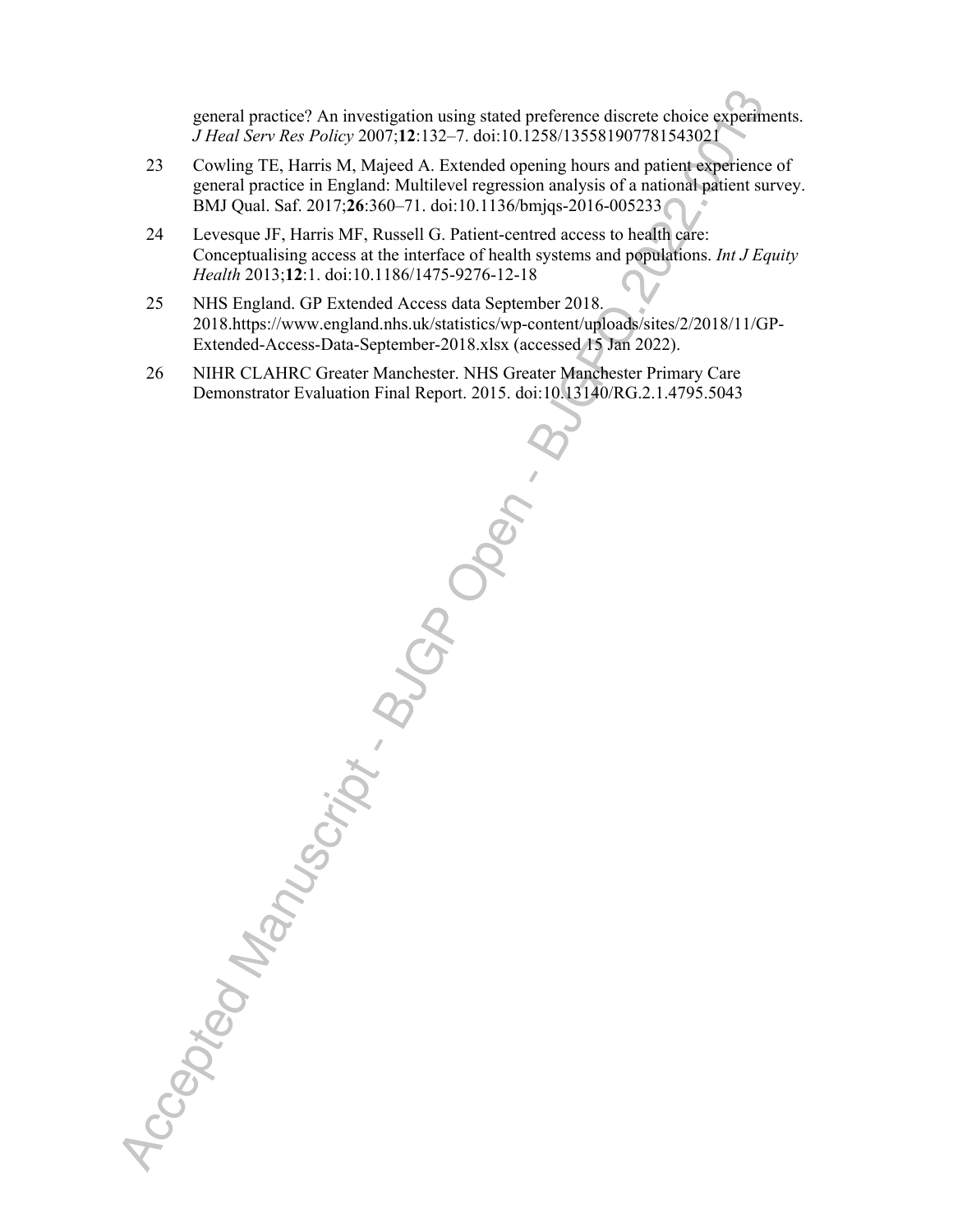

**Figure 1 – Timeline showing data collection points**<br>
and the street of points<br>
and the street of the street of the street of the street of the street of the street of the street of the street of the street of the street o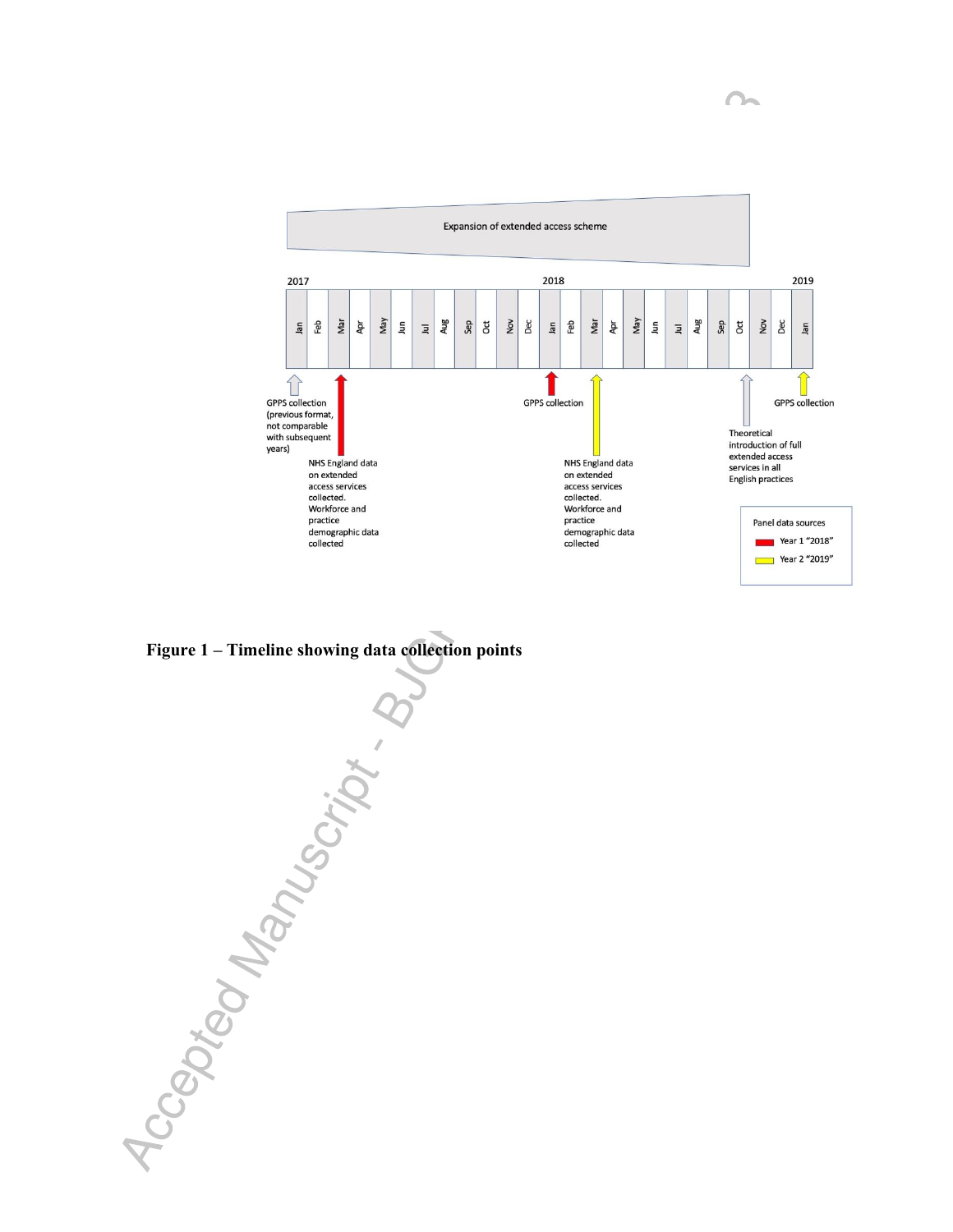

*Figure 2 – Number of extended access days offered by practices*

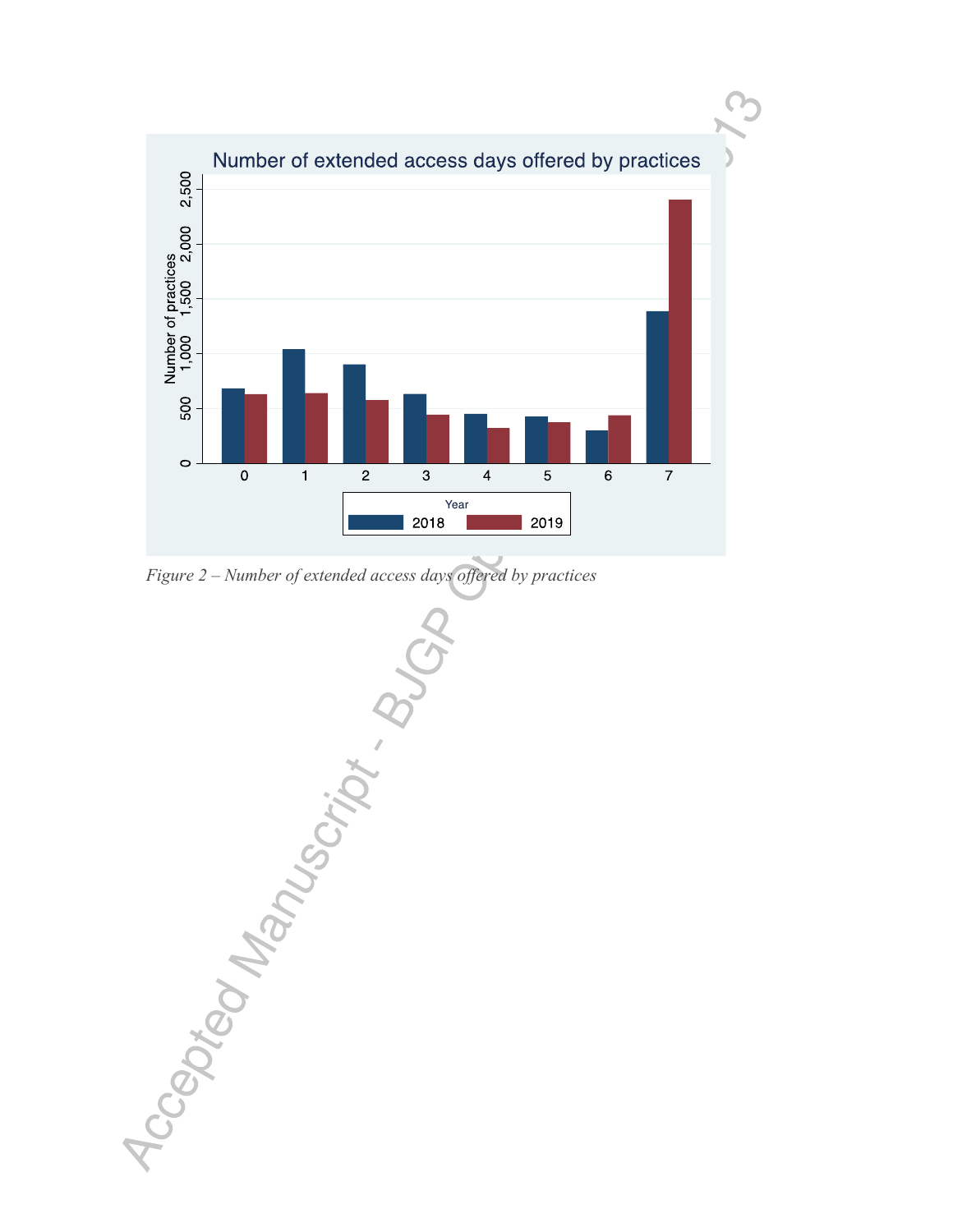| Name                                                                                                                                                                                 | <b>Mean 2018</b> | Mean 2019 | Difference  |
|--------------------------------------------------------------------------------------------------------------------------------------------------------------------------------------|------------------|-----------|-------------|
| How often do you see or speak to your<br>preferred GP when you would like to?<br>(asked to those patients with a<br>preferred GP) Always or almost<br>always" or "A lot of the time" | 51.8%            | 49.6%     | $-2.2\%**$  |
| How satisfied are you with the general<br>practice appointment times that are<br>available to you? "Very satisfied" or<br>"Fairly satisfied"                                         | 67.6%            | 66.5%     | $-1.1\%$ ** |
| Overall, how would you describe your<br>experience of your GP practice? "Very<br>good' or 'Fairly good'                                                                              | 84.6%            | 83.9%     | $-0.7\%$ ** |

*Table 1 – Mean values for outcome variables for all practices included in the model (n=5,829) \*\*=p<0.05* Ø

| Name                                                    | Source                                      | Mean<br>2018 | <b>Mean 2019</b> | Combined<br>means |
|---------------------------------------------------------|---------------------------------------------|--------------|------------------|-------------------|
| Number of extended access<br>days offered               | NHS England -<br>practice<br>submitted data | 3.46         | 4.41             | 3.94              |
| Number of patients registered<br>with practice          | <b>GPPS</b>                                 | 8909         | 8640             | 8775              |
| Percentage of male patients<br>registered with practice | <b>GPPS</b>                                 | 49.2%        | 49.2%            | 49.2%             |
| Prevalence of long term<br>conditions                   | <b>GPPS</b>                                 | 51.3%        | 52.4%            | 51.8%             |
| Number of FTE GPs/1000<br>patients                      | NHS Digital and<br><b>GPPS</b>              | 0.54         | 0.50             | 0.52              |
| Total number of GPs/FTE<br>GPs                          | <b>NHS Digital</b>                          | 1.38         | 1.39             | 1.38              |
| % of patients under 5                                   | <b>NHS</b> Digital                          | 5.5%         | 5.6%             | 5.6%              |
| % of patients over 75                                   | <b>NHS Digital</b>                          | $8.0\%$      | 7.8%             | 7.9%              |

*Table 2 Source and average values for explanatory variables used in the analyses*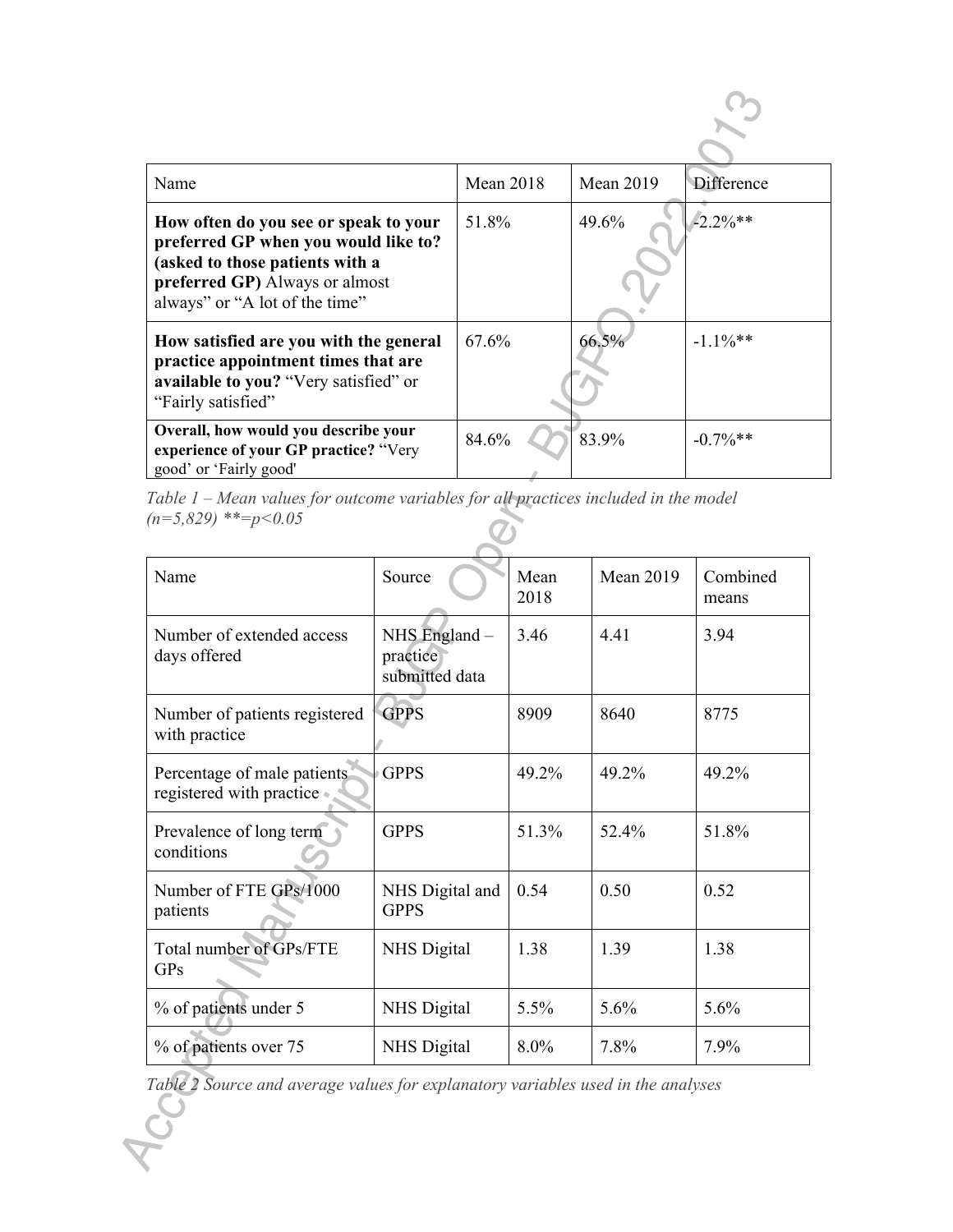|                                                                 | March 2017     | March 2018       |
|-----------------------------------------------------------------|----------------|------------------|
| Practices with no extended<br>access                            | $11.7\%$ (684) | $10.8\%$ (631)   |
| Practices with only internal<br>extended access                 | 53% (3,091)    | 33.3% (1,941)    |
| Practices with only<br>external extended access                 | $6.4\%$ (375)  | 12.1% (704)      |
| Practices with both internal<br>and external extended<br>access | 28.7% (1,675)  | $43.8\% (2,553)$ |

Table 3 – Type/location of external access offered by practices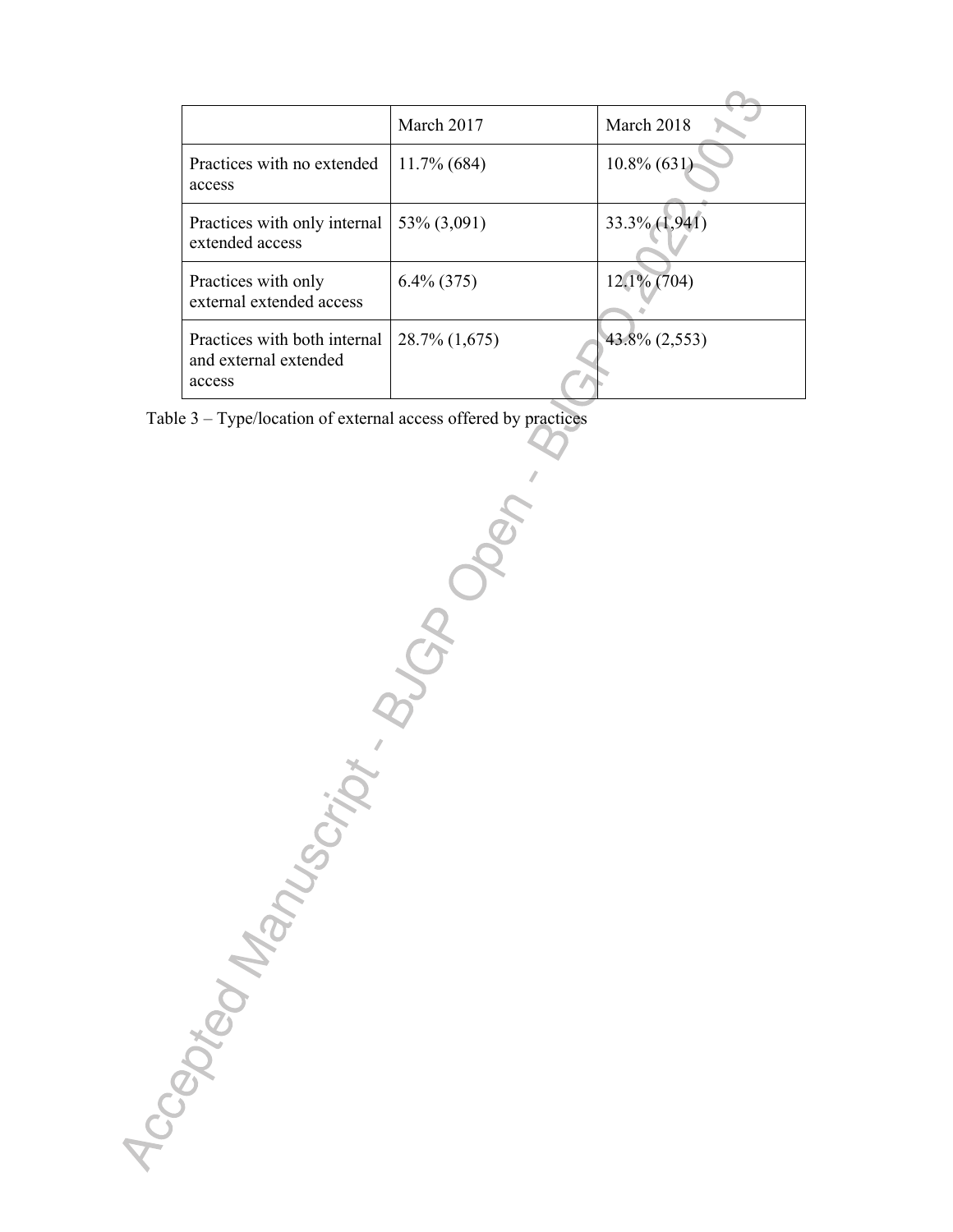|                                | Percentage of patients<br>satisfied with access | Percentage of patients<br>able to speak to<br>preferred GP | Percentage of patients<br>satisfied with overall<br>experience |
|--------------------------------|-------------------------------------------------|------------------------------------------------------------|----------------------------------------------------------------|
|                                | <b>Beta</b>                                     | Beta                                                       | <b>Beta</b>                                                    |
|                                | (95% CI interval)                               | (95% CI interval)                                          | (95% CI interval)                                              |
| Number of                      | 0.0002                                          | 0.00003                                                    | $-0.0006$                                                      |
| Extended<br><b>Access Days</b> | $(-0.0008 \text{ to } 0.001)$                   | $(-0.001 \text{ to } 0.001)$                               | $(-0.001 \text{ to } -0.0001)$                                 |
| Percentage of                  | $-0.17$                                         | $0.046**$                                                  | $-0.020$                                                       |
| male patients                  | $(-0.051 \text{ to } 0.16)$                     | $(0.002 \text{ to } 0.90)$                                 | $(-0.046 \text{ to } 0.007)$                                   |
| No. of                         | $-0.002**$                                      | $-0.003**$                                                 | $-0.003**$                                                     |
| thousand<br>patients           | $(-0.005 \text{ to } -0.002)$                   | $(-0.005 \text{ to } -0.0008)$                             | $(-0.004 \text{ to } -0.0009)$                                 |
| FTE GPs per                    | 0.006                                           | 0.018                                                      | 0.012                                                          |
| thousand<br>patients           | $(-0.011 \text{ to } 0.023)$                    | $(-0.002 \text{ to } 0.038)$                               | $(-0.0003 \text{ to } 0.024)$                                  |
| Percentage of                  | 0.007                                           | 0.008                                                      | 0.0036                                                         |
| patients under<br>5            | $(-0.001 \text{ to } 0.016)$                    | $(-0.004 \text{ to } 0.020)$                               | $(-0.003 \text{ to } 0.010)$                                   |
| Percentage of                  | $-0.002$                                        | $-0.0004$                                                  | $-0.002$                                                       |
| patients over<br>75            | $(-0.011 \text{ to } 0.006)$                    | $(-0.001 \text{ to } 0.011)$                               | $(-0.008 \text{ to } 0.005)$                                   |
| % of patients                  | 0.023                                           | $0.056**$                                                  | 0.010                                                          |
| with long term<br>conditions   | $(-0.006 \text{ to } 0.052)$                    | $(0.017 \text{ to } 0.095)$                                | $(-0.013 \text{ to } 0.032)$                                   |
| Year (2019)                    | $-0.012**$                                      | $-0.022**$                                                 | $-0.006**$                                                     |
|                                | $(-0.015 \text{ to } -0.009)$                   | $(-0.026 \text{ to } -0.018)$                              | $(-0.009 \text{ to } 0.004)$                                   |

 $\mathcal{L}$ 

*Table 4 –* Regression outputs. Sample size = 5,829 practices. Estimates are from linear regression models and include practice fixed-effects (not reported), standard errors are robust to heteroskedasticity. *\*\*=p<0.05*

Accepted